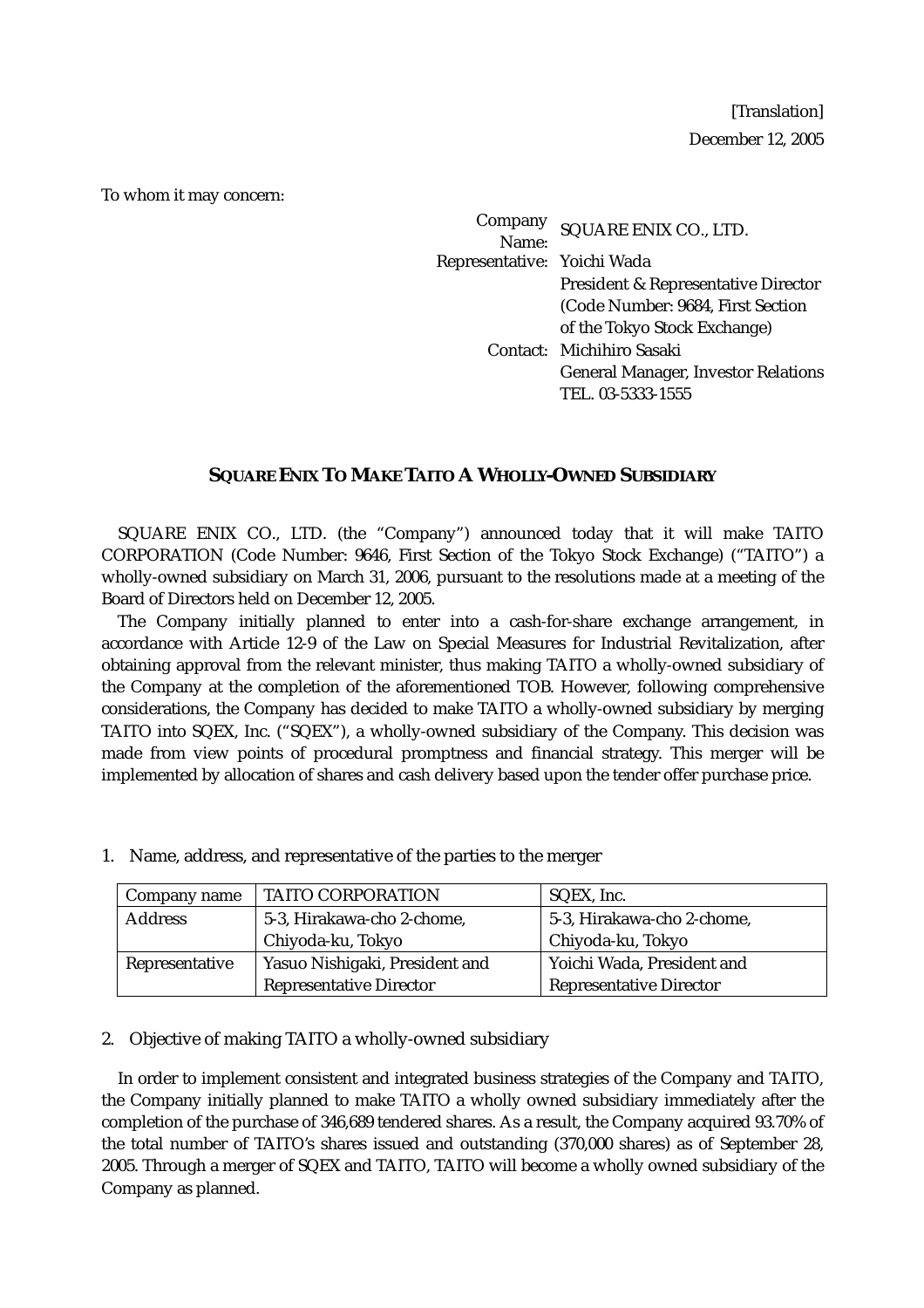## 3. Merger Details

### A) Schedule of the merger

| Ratification of the merger agreement by board of<br>directors of TAITO and SQEX               | December 12, 2005              |
|-----------------------------------------------------------------------------------------------|--------------------------------|
| Execution of the merger agreement                                                             | December 12, 2005              |
| Ratification of the merger agreement at both companies'<br>extraordinary shareholders meeting | Scheduled for February 6, 2006 |
| Date of the merger                                                                            | Scheduled for March 31, 2006   |
| Completion of merger registration                                                             | Early April 2006               |

SQEX will be renamed to TAITO CORPORATION as of the date of the merger.

## B) Merger method

SQEX will remain the surviving company, and TAITO will be dissolved by legal requirement. TAITO CORPORATION is scheduled to be delisted from the First Section of the Tokyo Stock Exchange as of March 7, 2006.

#### C) Merger ratio

| Company      | <b>TAITO</b> | <b>SQEX</b> |
|--------------|--------------|-------------|
| Merger ratio | 0.00004      |             |

# D) Basis of determining merger ratio

The merger ratio was computed by Daiwa Institute of Research Ltd. ("DIR"). Following careful examination on the merger ratio computed by DIR, TAITO and SQEX reached an agreement on the merger ratio above. DIR computed the merger ratio using a combination of analyses such as average market value method, comparisons to comparable companies, and DCF (discounted cash-flow) method.

In addition, Goldman Sachs (Japan) Ltd. analyzed the TAITO stock price using a variety of differing methods such as evaluating comparable companies.

# E) Share allocation and cash payment for the merger

SQEX will issue 14 shares of common stock, and allocate 0.00004 shares per share of TAITO common stock when it merges with TAITO.

Immediately after the registration of the merger, SQEX will pay ¥181,081 in cash per share of TAITO common stock to those on the list of TAITO shareholders as of one day before the merger.

The 0.00004 shares allocated by SQEX to those shareholders will be purchased by SQEX, with SQEX paying ¥19 per share. As a result, TAITO shareholders will receive ¥181,100 in exchange for each share of TAITO common stock.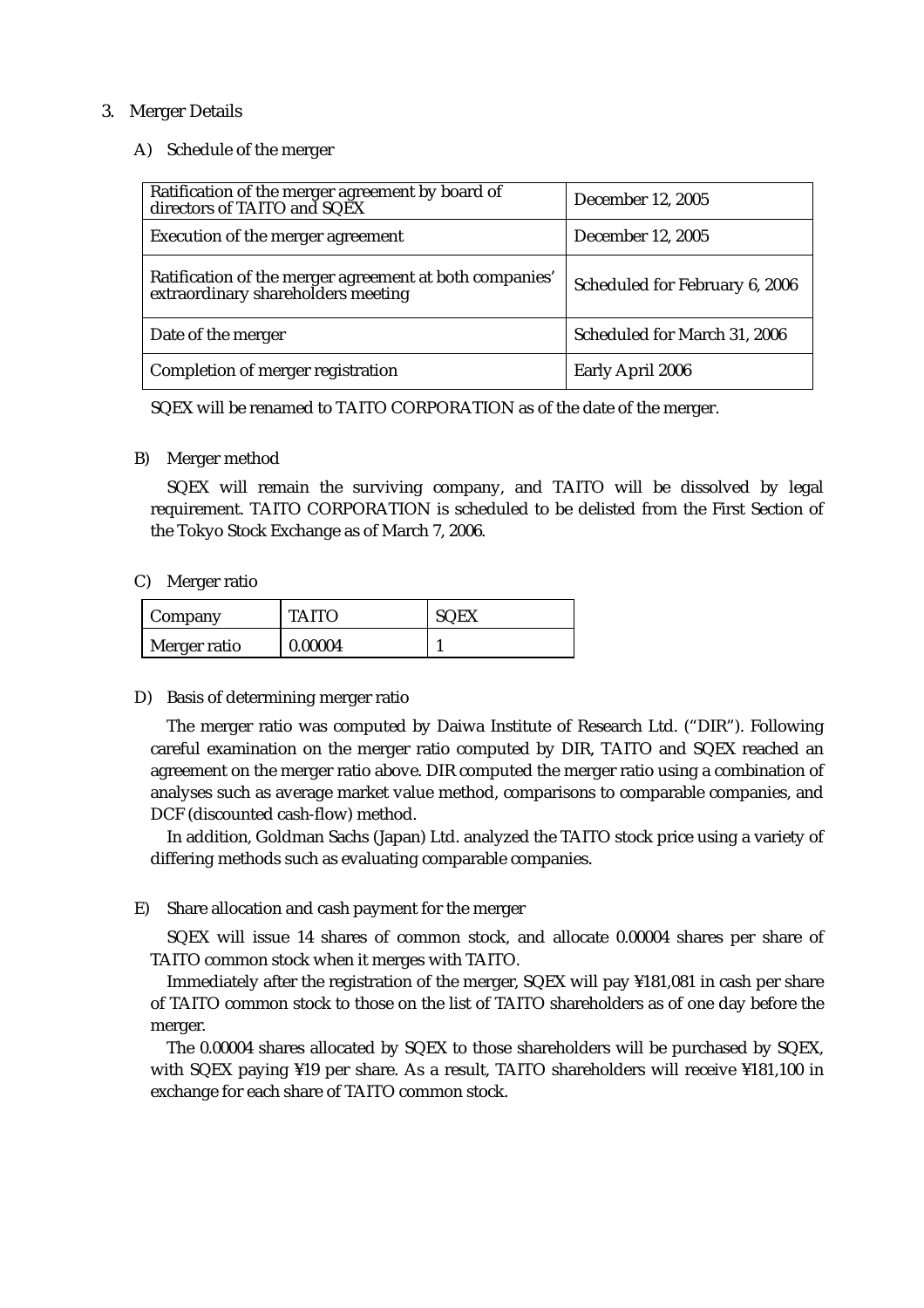# 4. Companies to merge

(as of September 30, 2005)

| 1. | <b>Company Name</b>       | TAITO CORPORATION                        | SQEX, Inc.                               |  |  |  |
|----|---------------------------|------------------------------------------|------------------------------------------|--|--|--|
|    |                           | dissolving company                       | (surviving company)                      |  |  |  |
| 2. | <b>Business operation</b> | Planning, development,<br>i)             | Planning, development,<br>i)             |  |  |  |
|    |                           | production, import, export, sale         | production, import, export, sale         |  |  |  |
|    |                           | and rental of in/outdoor                 | and rental of in/outdoor                 |  |  |  |
|    |                           | amusement machines                       | amusement machines                       |  |  |  |
|    |                           | Operation of amusement facilities<br>ii) | Operation of amusement facilities<br>ii) |  |  |  |
|    |                           | equipped with amusement                  | equipped with amusement                  |  |  |  |
|    |                           | machines above.                          | machines above.                          |  |  |  |
|    |                           | iii) Planning, development,              | iii) Planning, development,              |  |  |  |
|    |                           | production, repairs, sale and            | production, repairs, sale and rental     |  |  |  |
|    |                           | rental of electronic music devices       | of electronic music devices              |  |  |  |
|    |                           | iv) Planning, development,               | iv) Planning, development,               |  |  |  |
|    |                           | production, sale and rental of           | production, sale and rental of           |  |  |  |
|    |                           | computers, computer peripherals,         | computers, computer peripherals,         |  |  |  |
|    |                           | software and content                     | software and content                     |  |  |  |
|    |                           | Planning, development,<br>V)             | Planning, development,<br>V)             |  |  |  |
|    |                           | production and sale of networked         | production and sale of networked         |  |  |  |
|    |                           | software, content, information           | software, content, information           |  |  |  |
|    |                           | provision system and information         | provision system and information         |  |  |  |
|    |                           | technology (IT) systems                  | technology (IT) systems                  |  |  |  |
|    |                           | vi) Online electronic commerce -         | vi) Online electronic commerce -         |  |  |  |
|    |                           | online shopping services and their       | online shopping services and their       |  |  |  |
|    |                           | supplemental services                    | supplemental services                    |  |  |  |
| 3. | Incorporation date        | August 1953                              | <b>June 1999</b>                         |  |  |  |
| 4. | Headquarters              | 5-3, Hirakawa-cho 2-chome,               | 5-3, Hirakawa-cho 2-chome,               |  |  |  |
|    |                           | Chiyoda-ku, Tokyo                        | Chiyoda-ku, Tokyo                        |  |  |  |
| 5. | Representative            | Yasuo Nishigaki, President and           | Yoichi Wada, President and               |  |  |  |
|    |                           | <b>Representative Director</b>           | <b>Representative Director</b>           |  |  |  |
|    | 6. Capital                | ¥6,820 million                           | ¥10 million                              |  |  |  |
| 7. | Total number of           | 370,000 shares                           | 200 shares                               |  |  |  |
|    | shares issued             |                                          |                                          |  |  |  |
| 8. | Shareholders'             | ¥50,565 million                          | ¥91 million                              |  |  |  |
|    | equity                    |                                          |                                          |  |  |  |
| 9. | <b>Total asset</b>        | ¥69,022 million                          | ¥93 million                              |  |  |  |
|    | 10. Fiscal year-end       | March 31                                 | March 31                                 |  |  |  |
|    | 11. Number of             |                                          |                                          |  |  |  |
|    | employees                 | 1,143                                    |                                          |  |  |  |
|    | 12. Major clients         | SEGA Corp.                               | Nintendo Co., Ltd.                       |  |  |  |
|    |                           | KDDI CORPORATION                         | SQUARE ENIX CO., LTD.                    |  |  |  |
|    | 13. Major                 | SQUARE ENIX CO., LTD.<br>93.7%           | SQUARE ENIX CO., LTD.<br>100.0%          |  |  |  |
|    | shareholders and          |                                          |                                          |  |  |  |
|    | shareholding ratio        |                                          |                                          |  |  |  |
|    | 14. Major bank            | <b>UFJ Bank Limited</b>                  | Shikoku Bank, Ltd.                       |  |  |  |
|    |                           |                                          |                                          |  |  |  |
|    | 15. Relationship          | Capital relationship                     | N/A                                      |  |  |  |
|    |                           | Personnel relationship                   | N/A                                      |  |  |  |
|    |                           | <b>Business relationship</b>             | N/A                                      |  |  |  |